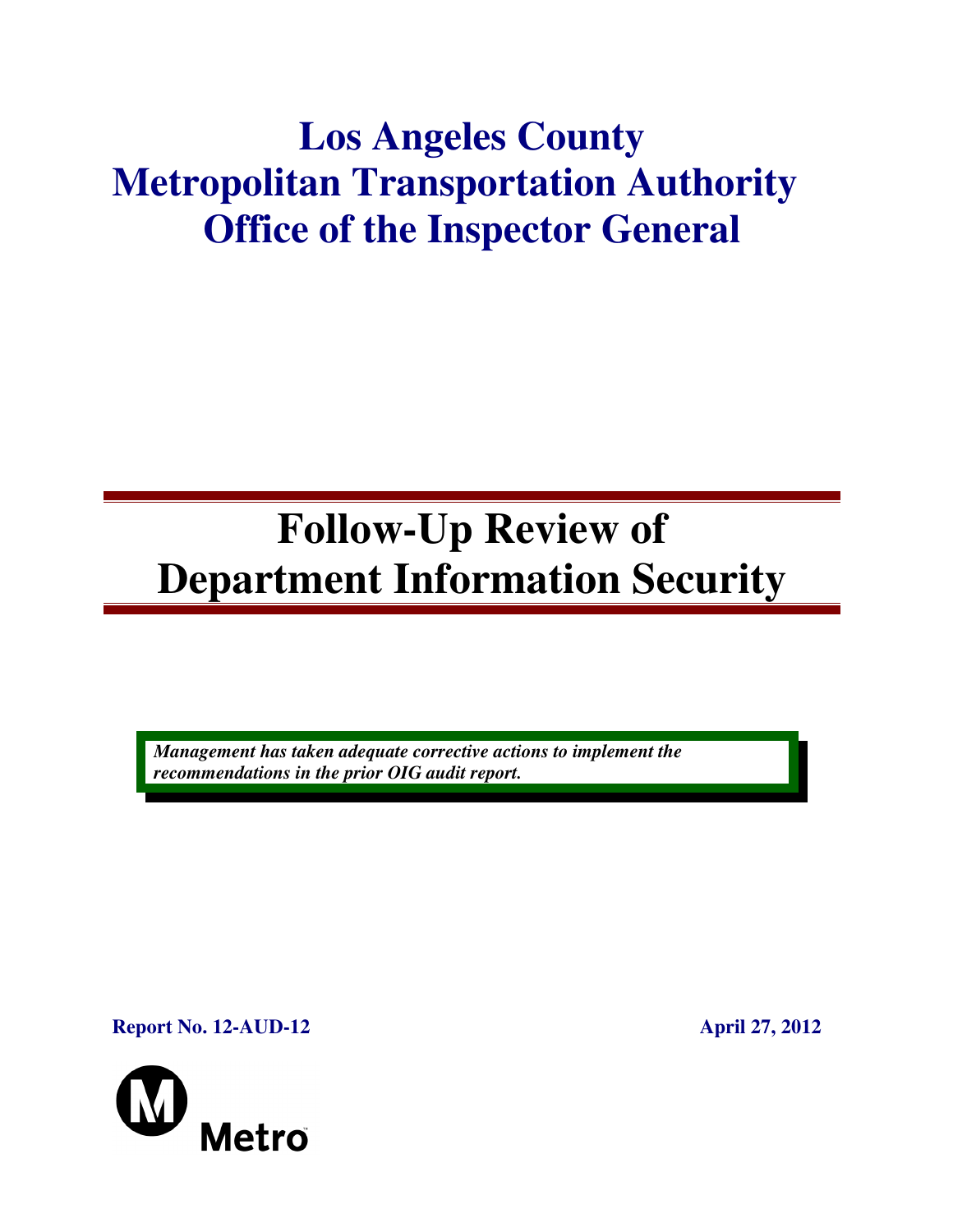## TABLE OF CONTENTS

#### **Page**

|             |                    | 1                |
|-------------|--------------------|------------------|
|             |                    | $\overline{2}$   |
|             |                    | $\boldsymbol{4}$ |
|             | <b>ATTACHMENTS</b> |                  |
|             |                    | 6                |
| <b>B.</b>   |                    | 7                |
| $C_{\cdot}$ |                    | 11               |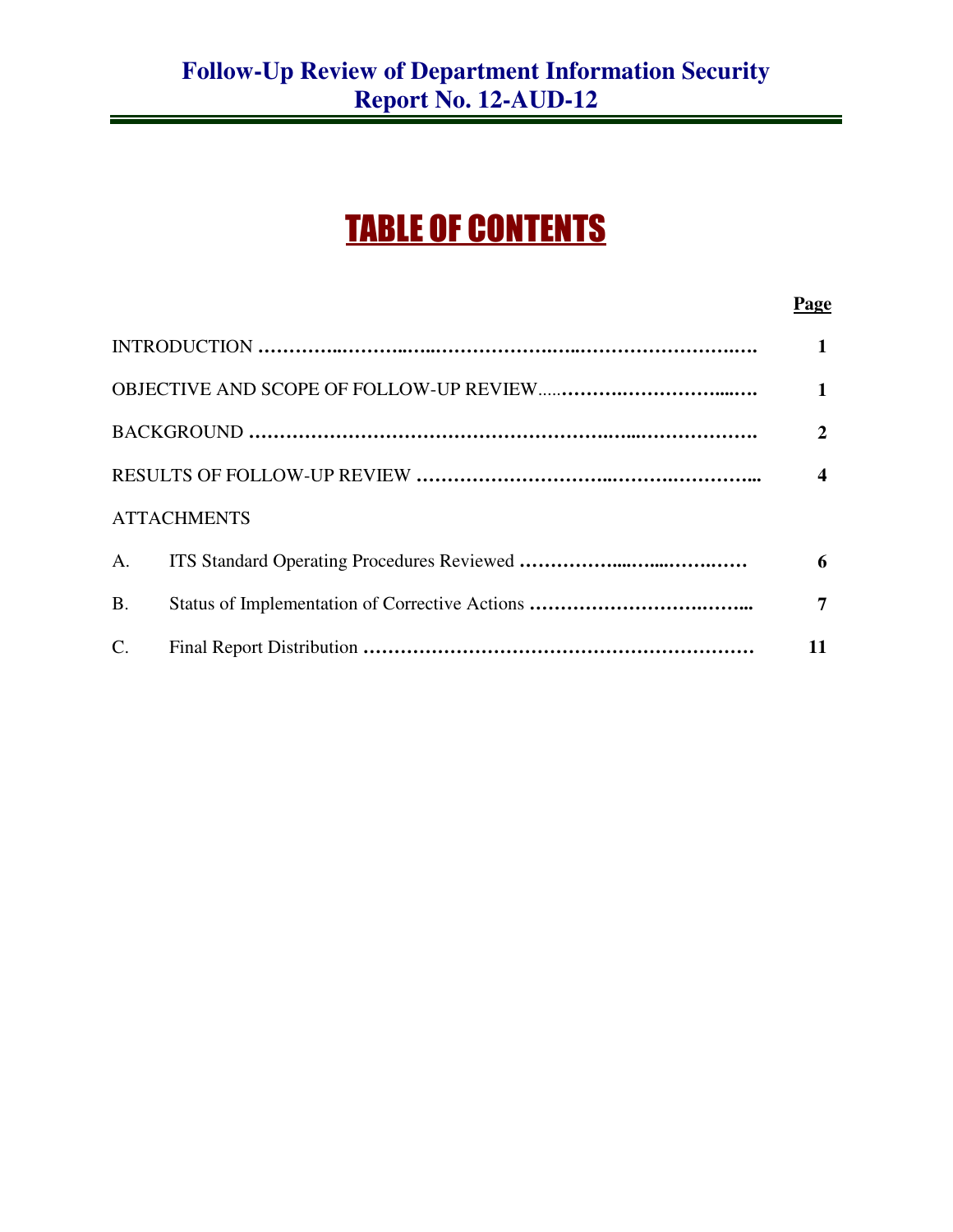

Los Angeles, CA 90017

**DATE:** April 27, 2012

**TO:** Board of Directors Chief Executive Officer Sheattomy

**FROM:** Jack Shigetomi Deputy Inspector General - Audits

**SUBJECT: Follow-Up Review of Department Information Security (Report No. 12-AUD-12)** 

## **INTRODUCTION**

The Office of the Inspector General (OIG) performed a follow-up review on four recommendations in our prior audit report on *Department Information Security* (Report No. 08-AUD-15, dated February 24, 2009). This follow-up review was performed to determine whether Metro management had implemented the recommendations to correct deficiencies noted in the prior audit report. This review was conducted as part of our ongoing program to assist the Los Angeles County Metropolitan Transportation Authority (Metro) in implementing an effective control program, and deterring fraud, waste and abuse. Overall, we found that management had taken adequate actions to implement the recommendations in our prior audit report.

## **OBJECTIVE AND SCOPE OF FOLLOW-UP REVIEW**

The objective of the follow-up review was to determine whether management had implemented the recommendations in the prior OIG audit report *Department Information Security.* To achieve the objective, we:

- **Reviewed Metro General Management Records Management (GEN 8) issued on** August 17, 2010, which establishes the responsibilities and requirements for managing Metro records and ensures compliance with the California Public Records Act and other applicable state laws and regulations.
- **Reviewed Metro Information Technology Information Security Policy (IT 1) issued** on August 16, 2010, which defines general principles, roles and responsibilities for authorized access, storage, use, and disposition of Metro's data and information resources.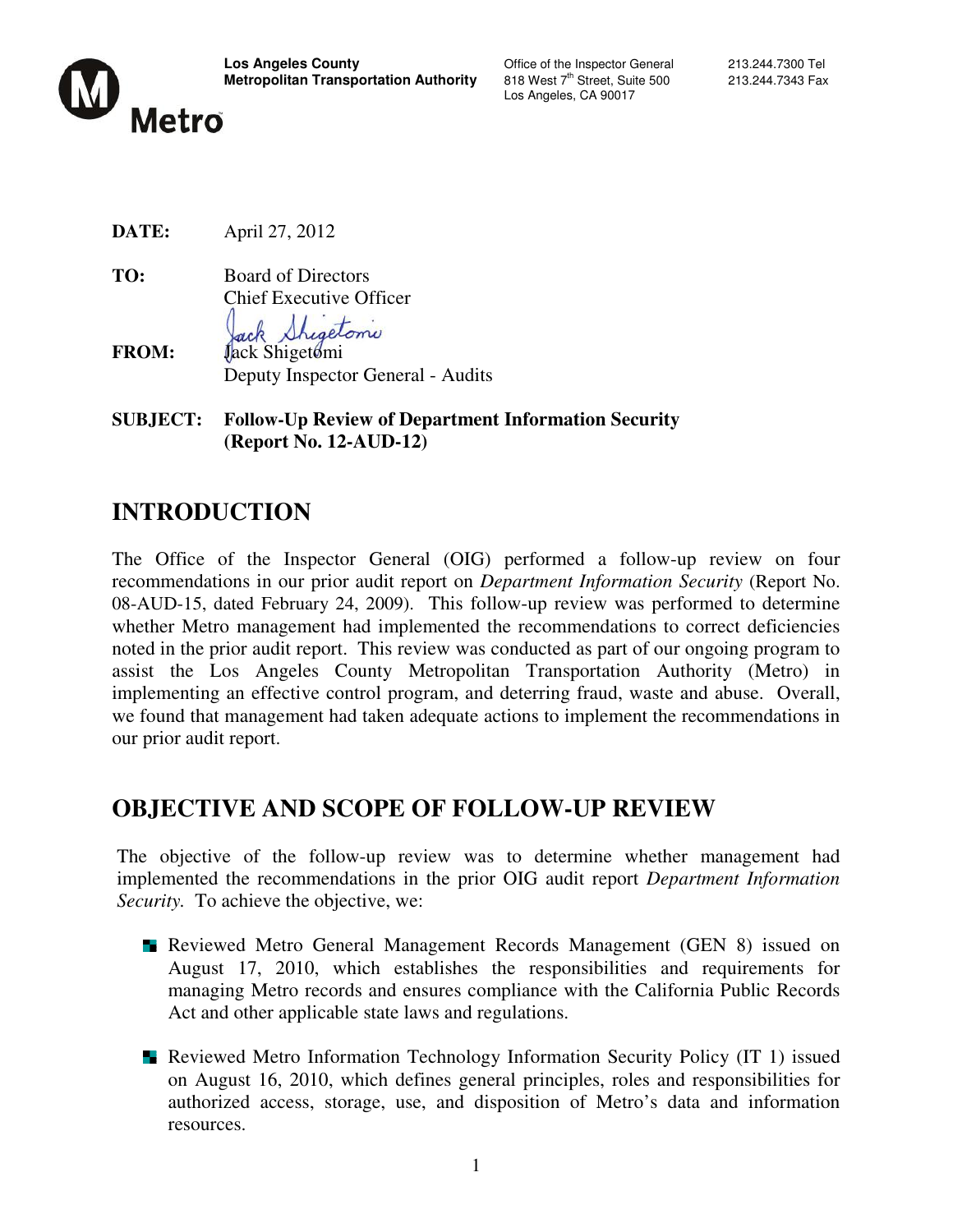|  |  | <b>Office of the Inspector General</b> |  |
|--|--|----------------------------------------|--|
|--|--|----------------------------------------|--|

- **Reviewed 6 new Information Technology Services Standard Operating Procedures** (SOPs) issued between June and October of 2011 (see Attachment A).
- **Discussed the issues with staff from the Information Technology Services, Research** and Records Information (formerly Records Management), and the Organizational Development and Training Departments.

Our review was performed in accordance with Generally Accepted Government Auditing Standards for staff qualifications, independence, and due professional care and included such tests of procedures and records, as we considered necessary. Our conclusions are limited to our examination of the documents submitted by Metro Management.

## **BACKGROUND**

#### **Metro Data**

The Information Technology Services (ITS) Department maintains Metro's computer network and major information systems. Authorized staff at user departments have access to the centralized databases. Information from the central databases can be copied and put on portable storage media or laptop computers. Since media and laptop computers can easily be taken out of Metro worksites, it is important to include these devices in information security policies.

Some of this information is private, sensitive, or business proprietary data that could be copied and removed from Metro worksites. Metro's central network system includes personal information such as names, social security numbers, bank account numbers, addresses, birth dates, and driver license numbers. The network system also contains confidential information such as procurement records and vendor information.

#### **Legal Requirements**

California State Law requires businesses to protect personal information.<sup>1</sup> Businesses are required to disclose any breach in security of the system following discovery or notification of the breach to any resident of California whose unencrypted personal information was, or is reasonably believed to have been acquired by an unauthorized person.

#### **Prior OIG Audit**

 1 California Civil Code 1798.80 and 1798.81.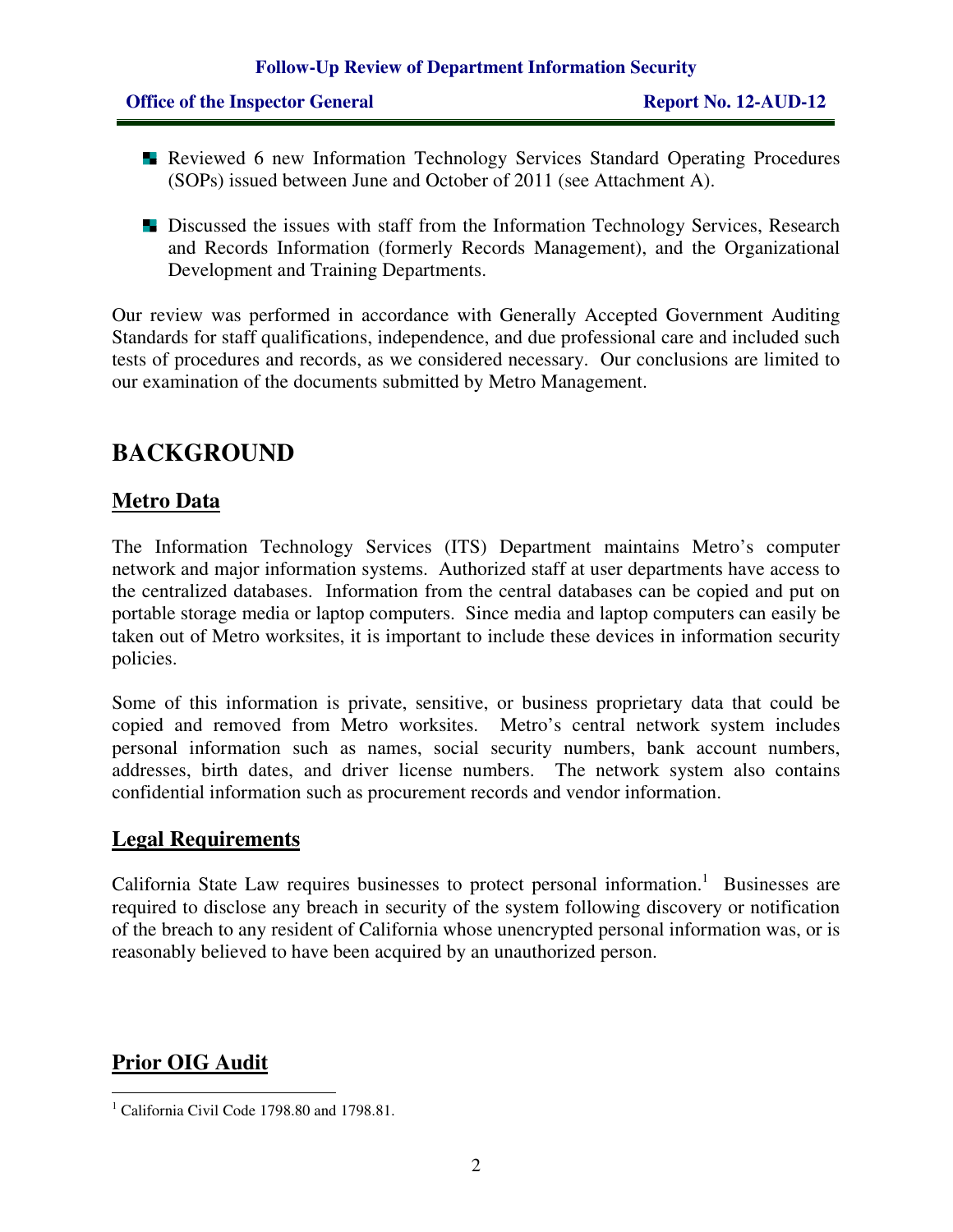Our prior audit report on *Department Information Security* found that Metro departments/business units had not implemented Metro policy requirements concerning information security; specifically, improvements were needed in the following areas:

- **Departments had not validated and assessed business and information security risks.**
- **Departments had not developed written SOPs on information security.**
- Some departments did not have procedures to control and/or secure information on portable storage media.
- **Some departments did not have policies pertaining to taking removable storage media** containing Metro data outside Metro worksites.
- **Some departments did not keep records of sensitive or confidential data being taken** out of the Metro facility.
- Some departments did not have procedures for encrypting data, password protecting removable storage media, or securing data when it is taken outside Metro worksites.

The prior audit report recommended that:

- 1. Information Technology Services should notify and reinforce to departments/business units the requirement in Metro's Information Technology Policy IT 1 that business units are required to (a) validate and assess the information security risk, and (b) implement written Standard Operating Procedures.
- 2. Information Technology Services and Records Management should provide additional direction and assistance to departments/business units on information security requirements.
- 3. Information Technology Services and Records Management should provide additional guidance to departments/business units as to areas that should be covered by department SOPs such as:
	- a. Process to assess business and information system security risks.
	- b. Define all data resources under department control including the sensitivity and privacy considerations.
	- c. Identify the scope and access of appropriate staff.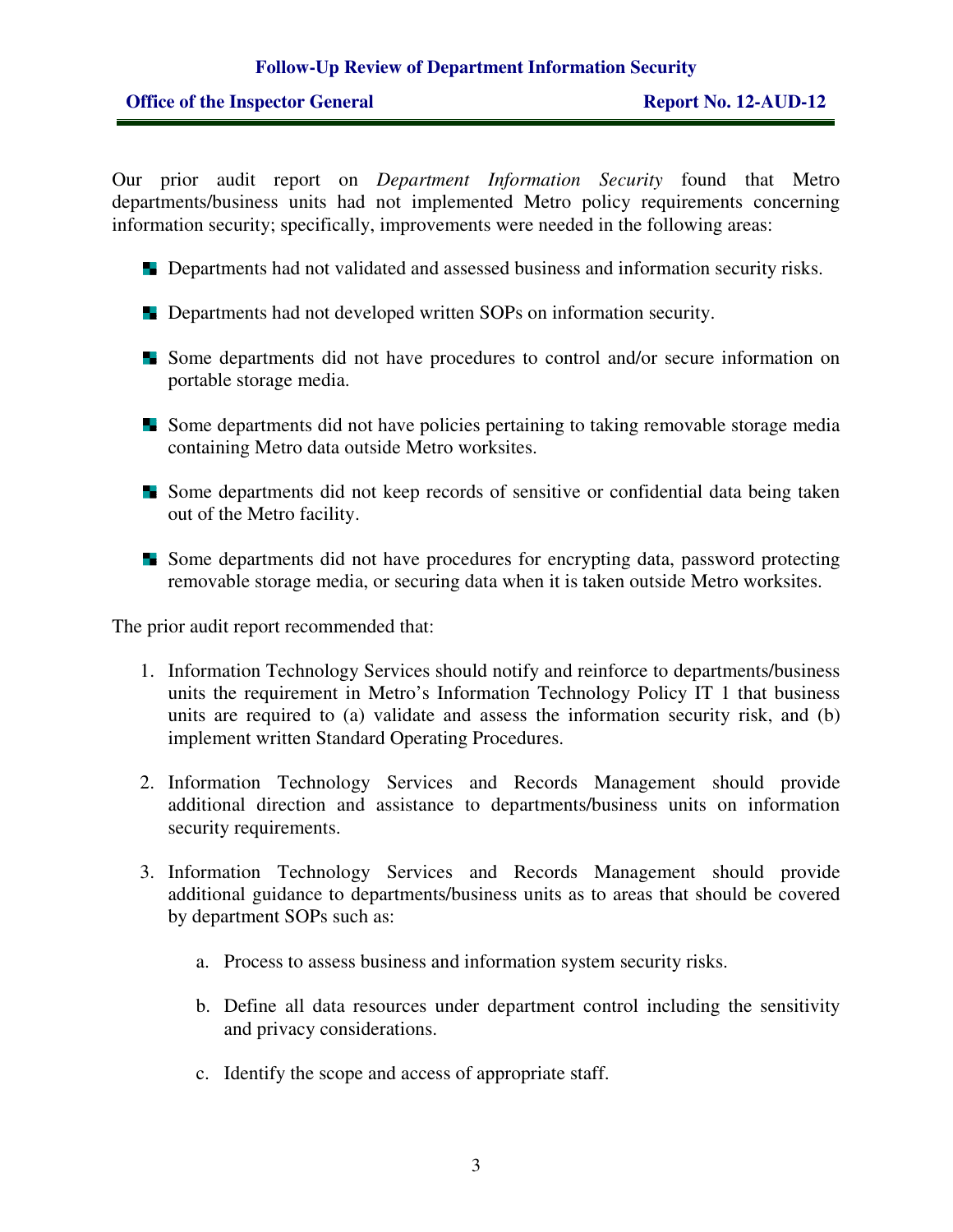- d. Define the circumstances, methods, and approvals for taking data from Metro worksites.
- e. Specify the data security requirements when data is taken from Metro worksites.
- 4. Records Management should complete its revision of General Policy 8 and include guidance on control and monitoring data in areas such as:
	- a. Encryption and/or password protection for portable storage media.
	- b. Controls such as authorization or logs for sensitive data files taken outside of Metro worksites.
	- c. Attaching Metro data files to e-mails.
	- d. Opening and/or saving Metro data files on employee's personal computers.

## **RESULTS OF FOLLOW-UP REVIEW**

We found that Metro management had taken adequate corrective actions to implement the recommendations noted in the prior audit report on *Department Information Security*. Specifically Metro management completed the following actions:

- **Metro-wide General Management Policy GEN 8, revised August 17, 2010, resolved** all matters that the prior audit found with the previous policy.
- Information Security Policy IT 1, was revised on August 16, 2010. The new policy resolved all matters concerning the previous policy.
- ITS implemented several new standard operating procedures (SOPs), available on their webpage through the link "Policies." The relevant policies are as follows (see Attachment A for details of each SOP):
	- MIT-02 Data Management Roles & Responsibilities Standard, October 3, 2011
	- MIT-03 Password Standard, June 23, 2011
	- MIT-04 Data Classification and Control Standard, September 30, 2011
	- MIT-07 Acceptable use of IT Computing Devices, September 30, 2011
	- MIT-10 Security Standard For Email, September 30, 2011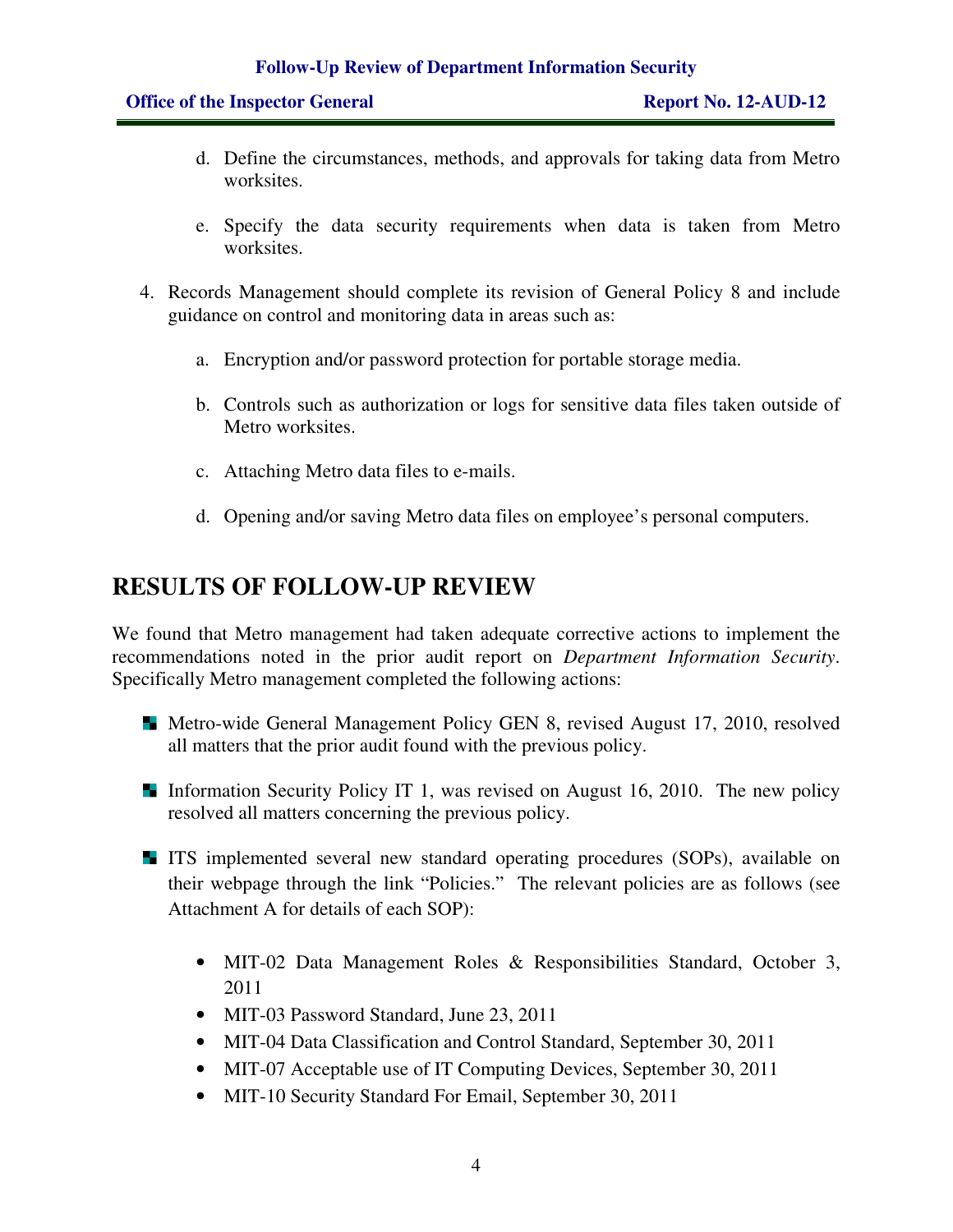- MIT-11 Security Controls Modification Standard, September 30, 2011
- **The new ITS SOPs were incorporated into the Management Orientation Program** (MOP) through the class titled "Record Management and Information Security." The MOP involves 9 mandatory courses and is offered quarterly to managers and supervisors to provide training on specific Metro policies and procedures. "Records Management and Information Security" is a mandatory class for the MOP, as well as for all supervisors and managers who have not yet taken the most up-to-date version of it. Supervisors and managers are required to take this course periodically based on when procedures are revised. This class is instructed by staff from the Research and Records Information Department and includes a presentation from an ITS representative.
- **The Records Management Center has conducted, and continues to perform, periodic** inspections and audits of department records (Records Inventory Evaluations) every 2 years. Thirty six inspections have been made since the revision of GEN 8. The dates of when a department is due for a Records Inventory Evaluation and the last evaluation are listed on a Sharepoint spreadsheet. Records Management also files the comprehensive report on their share drive.
- If ITS staff have identified about 160 computer applications owned by about 25 departments. ITS is in the process of developing an information security template to identify these applications and the staff responsible. ITS security staff have begun working with the owners to assure user staff are knowledgeable of security procedures and follow them. Since this process is still ongoing, we might consider reviewing this area in a future audit. ITS staff also participate in the MOP training described above and answer questions from attendees.

We believe that the positive corrective actions taken by management should improve controls and procedures over department information security. See Attachment B for additional details of the status of implemented corrective actions.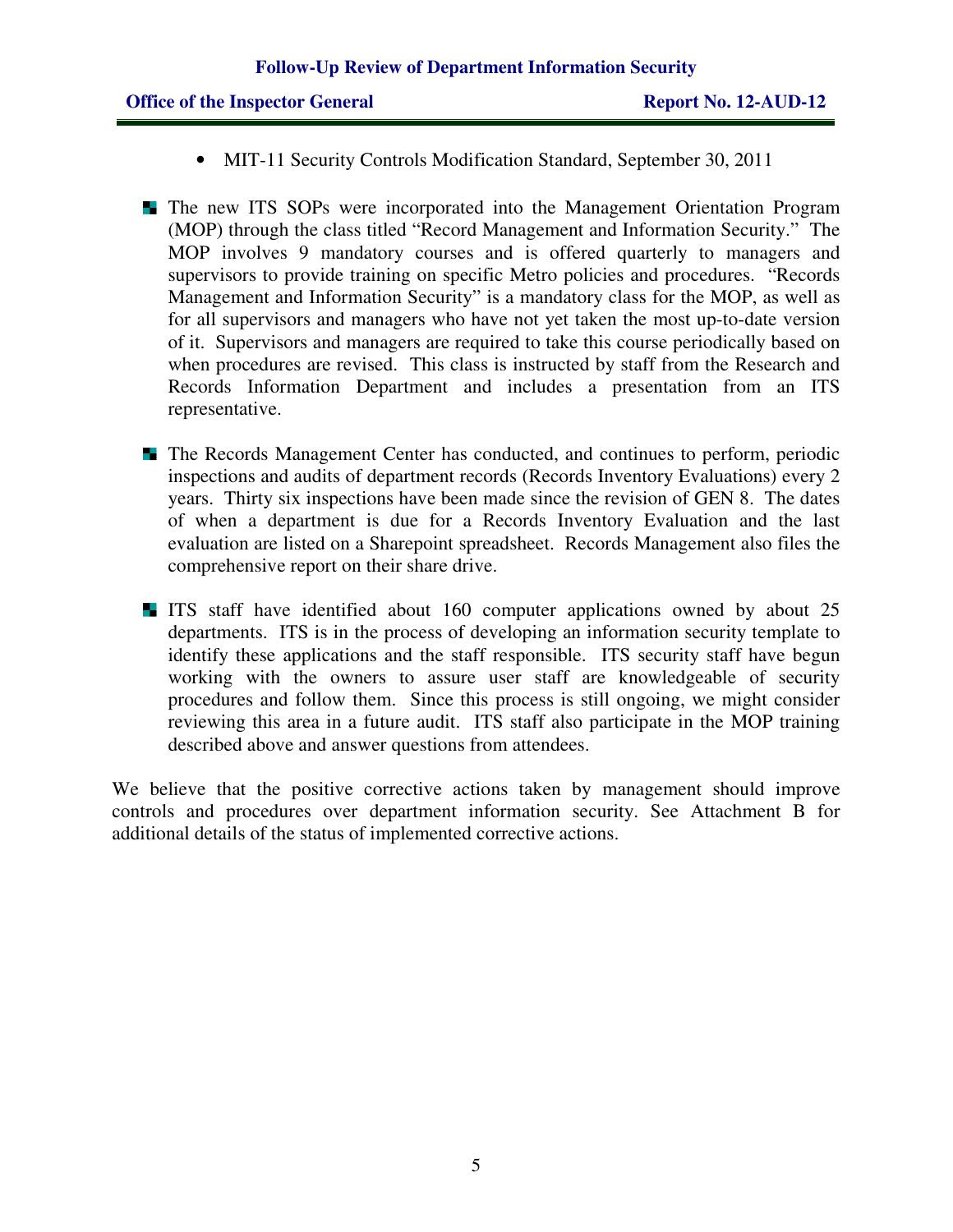We reviewed the following 6 new Information Technology Services Standard Operating Procedures (SOPs) issued between June and October of 2011:

- **Information Technology Services Data Management Roles & Responsibilities** Standard (MIT-02) issued on October 3, 2011, establishes Information Technology Security "Roles and Responsibilities" with "Terms and Definitions" to identify shared responsibilities for assuring that Metro systems and applications have confidentiality, integrity, and availability, and efficiently serves the needs of the Agency.
- Information Technology Services Information Technology Password Standard (MIT-03) issued on June 23, 2011, provides guidelines for creating, protecting, changing, and deleting passwords which are strong, complex, and protected.
- **Information Technology Services Information Technology Data Classification and** Control Standard (MIT-04) issued on September 30, 2011, provides guidelines to Metro System Owners, Data Owners and Data Custodians for assessing business information systems and determining the sensitivity of the data within the applications.
- Information Technology Services Acceptable Use of IT Computing Devices (MIT-07) issued on September 30, 2011, establishes a standard for acceptable and nonacceptable usage of IT resources at Metro.
- **Information Technology Services Information Technology Security Standard for** Email (MIT-10) issued on September 30, 2011, provides security controls to protect the transmission of sensitive data through email services that will reduce risks to Metro's information systems.
- **Information Technology Services Security Controls Modification Standard (MIT-11)** issued on September 30, 2011, provides guidelines to modify the security access of a Data User in the event of a role or status change.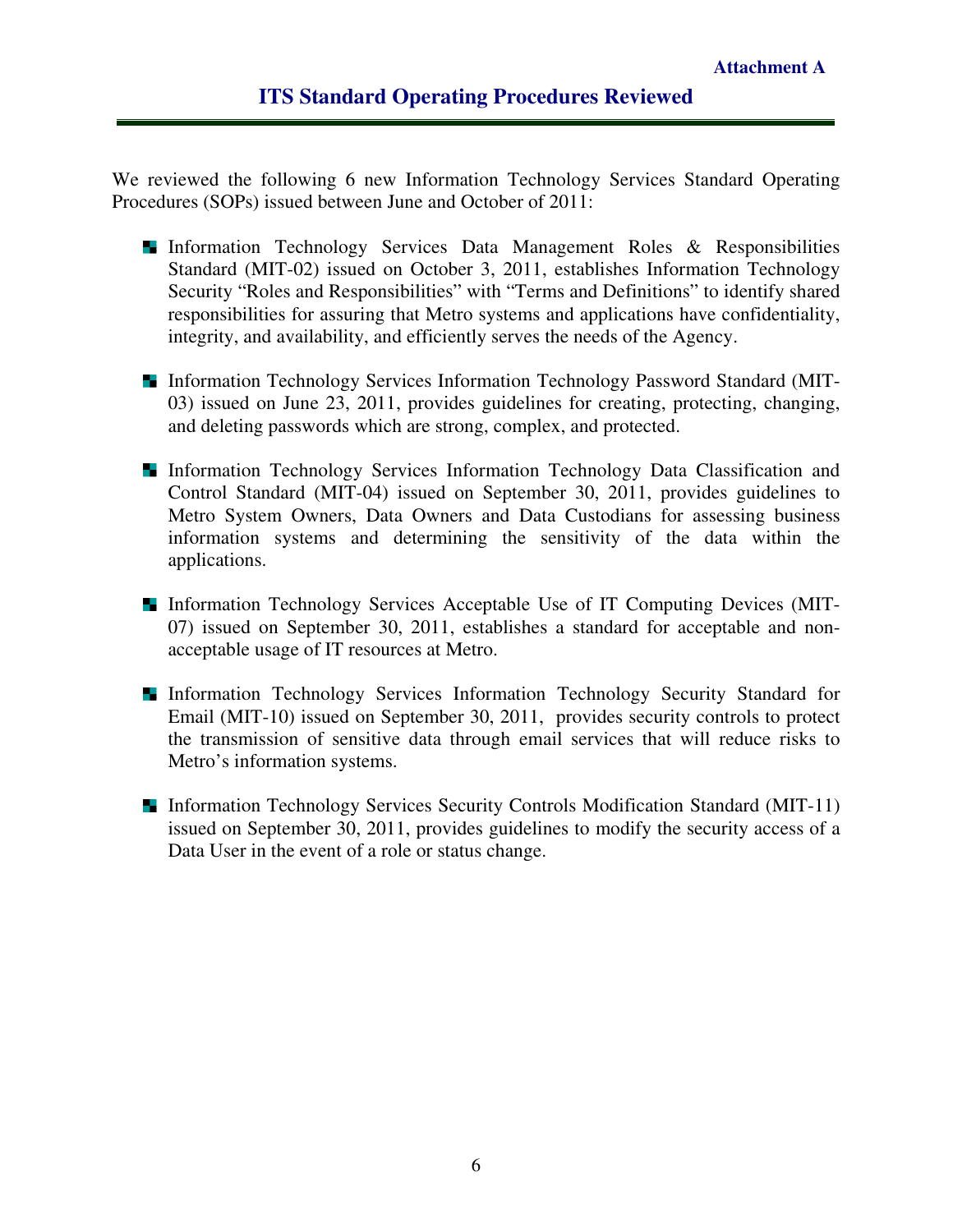#### **Recommendation 1**

| <b>OIG</b>                | <b>Management Response</b>                                   | <b>Current Actions Taken</b>                            |
|---------------------------|--------------------------------------------------------------|---------------------------------------------------------|
| <b>Recommendation</b>     |                                                              |                                                         |
| a. Validate and assess    | The Information technology Service Department will           | The Management Orientation Program (MOP)                |
| the information           | develop a new Information Security training module that      | involves 9 mandatory classes and 14 regular classes. It |
| security risk             | will be offered through the OD&T Management                  | is offered once a quarter to managers and supervisors   |
|                           | Orientation Program (MOP). The training module will be       | in order to provide training on specific Metro policies |
|                           | conducted by ITS in conjunction with the Records             | and procedures. The additional class offered is titled  |
|                           | Management Training course.                                  | "Record Management and Information Security." It is     |
|                           |                                                              | a mandatory class for this program, and also            |
|                           |                                                              | mandatory for all supervisors and above. It is          |
|                           |                                                              | instructed by Records Services. An ITS representative   |
|                           |                                                              | also makes a presentation during this class.            |
| b. Implement Written      | The ITS Department, Records Management Center                | ITS has implemented several new standards, which are    |
| <b>Standard Operating</b> | (RCM), and County Counsel will collaborate and develop       | available on their webpage through the link "Policies." |
| Procedures                | an agency-wide Information Security Standard Operating       | The policies are as follows: MIT-02 Data Management     |
|                           | Procedures (SOPs) that Metro business units will             | Roles & Responsibilities Standard (10/03/11), MIT-03    |
|                           | implement and utilize to accomplish and maintain             | Password Standard (06/23/11) MIT-04 Data                |
|                           | uniformity and consistency of procedures used to validate    | Classification And Control Standard (9/30/11), MIT-     |
|                           | and assess information security risks. The completion        | 07 Acceptable use of IT Computing Devices               |
|                           | date for development of the SOPs will be twelve (12)         | (09/30/11), MIT-10 Security Standard For Email          |
|                           | months following Board approval of the revision to the       | (9/30/11), MIT-11 Security Controls Modification        |
|                           | Records Management (GEN 8) Policy. The Information           | Standard (09/30/11).                                    |
|                           | Security (IT 1) Policy will also be revised to reiterate and |                                                         |
|                           | refer the business units to the SOPs for direction and       | In addition, IT 1 was revised effective 8/16/2010.      |
|                           | guidance.                                                    | Paragraph 1.1 states "SBU's are responsible for         |
|                           |                                                              | ensuring information security is implemented within     |
|                           |                                                              | their departments, following guidelines established by  |
|                           |                                                              | ITS and RMC. We might consider reviewing the            |
|                           |                                                              | effectiveness of this action in a future audit.         |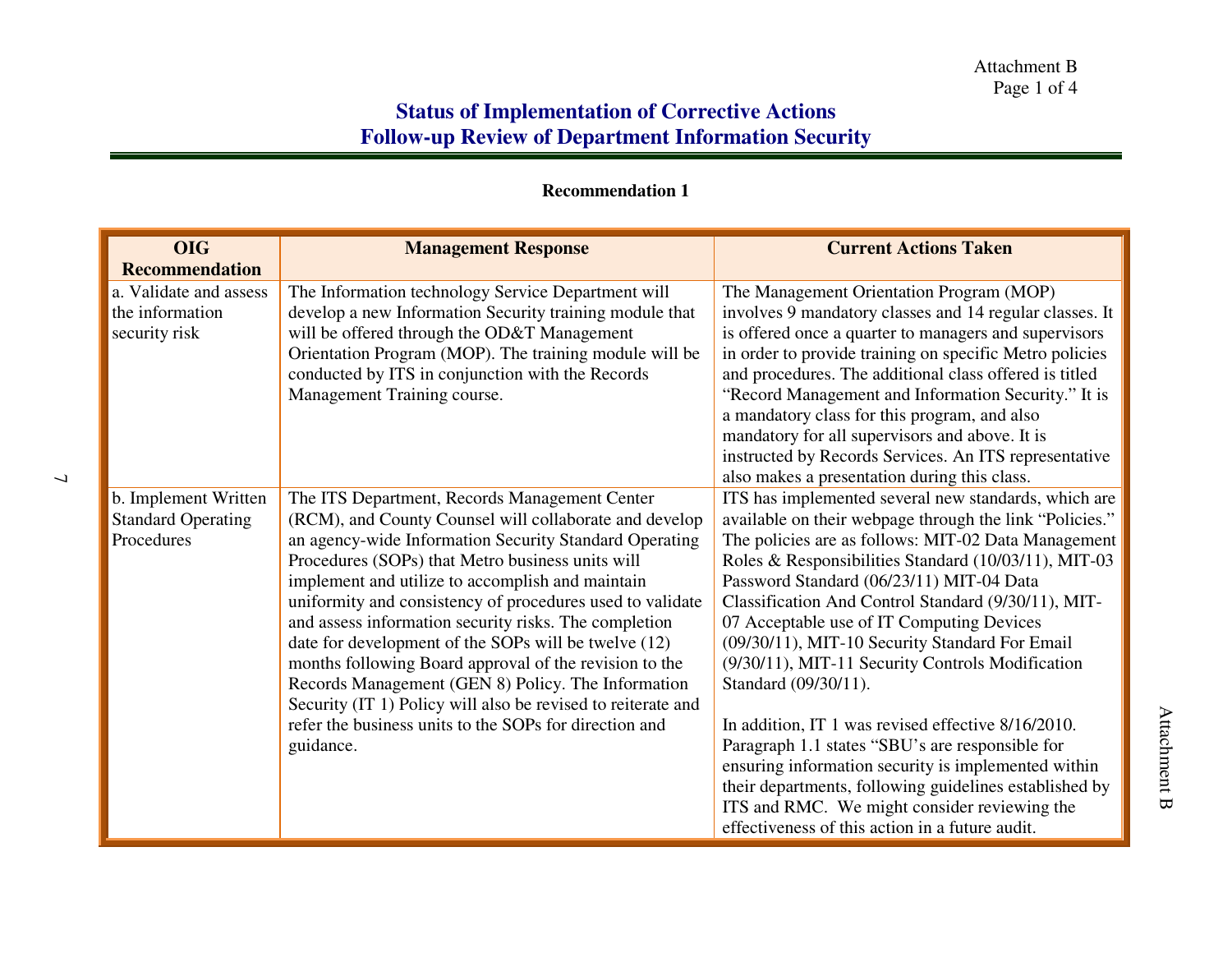## **Recommendation 2**

| <b>OIG</b> Recommendation                                                                                                                                                                               | <b>Management Response</b>                                                                                                                                                                                                                                                                                                                                                 | <b>Current Actions Taken</b>                                                                                                                                                                                                                                                                                                                                                                                                                                                                                                                                                                                                                                                                                                                                                                                                                                                                                                                                                                                |
|---------------------------------------------------------------------------------------------------------------------------------------------------------------------------------------------------------|----------------------------------------------------------------------------------------------------------------------------------------------------------------------------------------------------------------------------------------------------------------------------------------------------------------------------------------------------------------------------|-------------------------------------------------------------------------------------------------------------------------------------------------------------------------------------------------------------------------------------------------------------------------------------------------------------------------------------------------------------------------------------------------------------------------------------------------------------------------------------------------------------------------------------------------------------------------------------------------------------------------------------------------------------------------------------------------------------------------------------------------------------------------------------------------------------------------------------------------------------------------------------------------------------------------------------------------------------------------------------------------------------|
| <b>Information Technology</b><br>Service and Records<br>Management should<br>provide additional<br>direction and assistance<br>to departments/business<br>units on information<br>security requirements | The additional direction and guidance<br>will be addressed in the new<br>information security training module<br>in conjunction with the Records<br>Management Training course and the<br>Information Security SOPs. In<br>addition, information security<br>awareness sessions will be conducted<br>to facilitate the implementation of the<br>Information Security SOPs. | The Management Orientation Program (MOP)<br>involves 9 mandatory classes and 14 regular classes. It<br>is offered quarterly to managers and supervisors to<br>provide training on specific Metro policies and<br>procedures. The additional class offered is titled<br>"Record Management and Information Security." It is<br>a mandatory class for this program, and also<br>mandatory for all supervisors and above. It is<br>instructed by Records Services. An ITS representative<br>also makes a presentation during this class.<br>ITS has implemented several new standards, available<br>on their webpage through the link "Policies." The<br>policies are MIT-02, MIT-03, MIT-04, MIT-07, MIT-<br>10, and MIT-11.<br>ITS has identified the Metro applications and the<br>departments that own that data. Staff is also<br>developing a template for owners to use in controlling<br>this data and have begun working with the owners to<br>assure that data is protected at the department level. |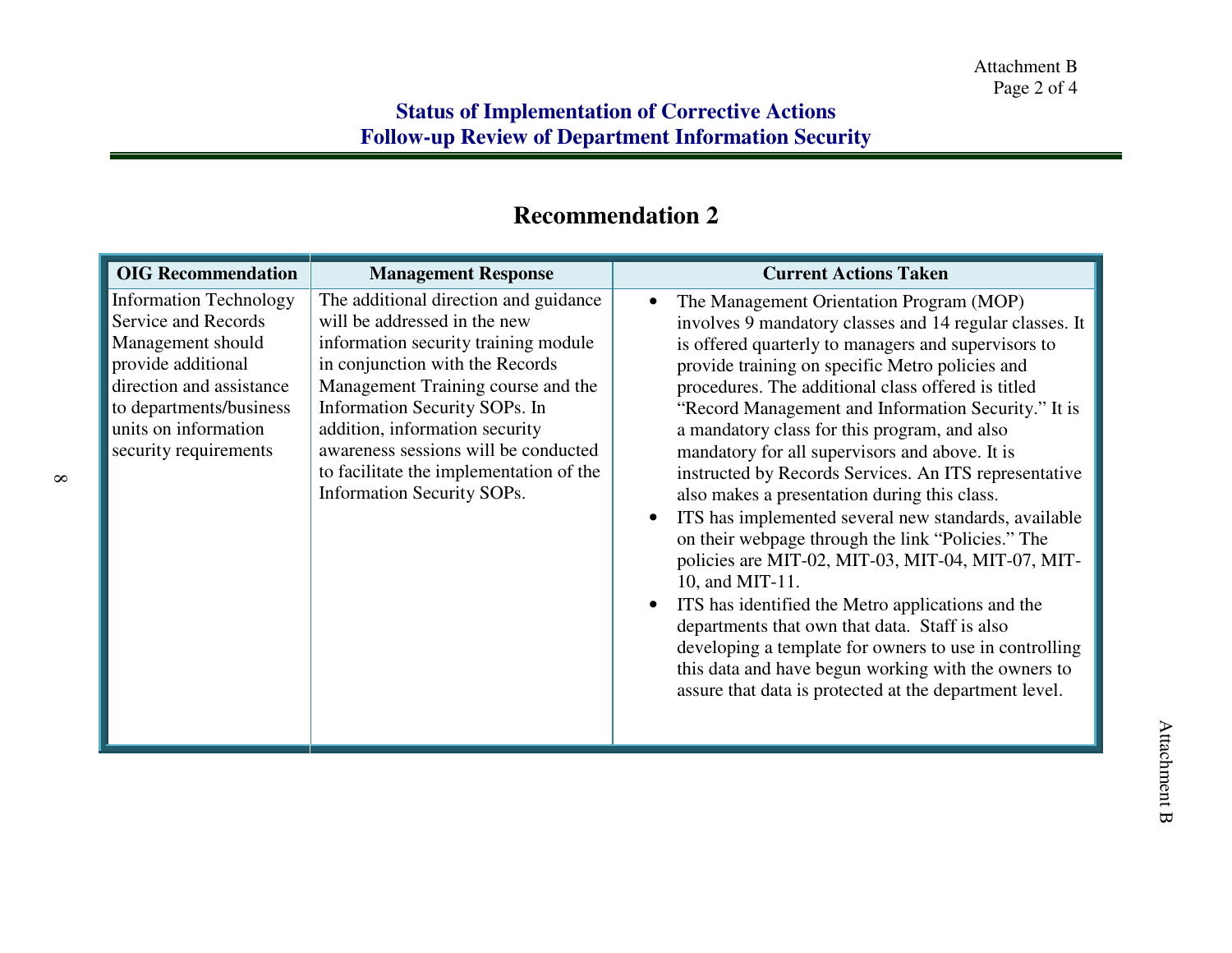## **Recommendation 3**

| <b>OIG</b> Recommendation                                                                                           | <b>Management Response</b>                                                                                                                                                                                                                                                                                                                                   | GEN 8 (8/17/2010) Applicability                                                                                                                                                                                                                                                                                                                                                            | <b>SOP Applicability</b>                                                                                                                                                                                                                                                                                                                                                                                                                                                                                                                                                                                                       |
|---------------------------------------------------------------------------------------------------------------------|--------------------------------------------------------------------------------------------------------------------------------------------------------------------------------------------------------------------------------------------------------------------------------------------------------------------------------------------------------------|--------------------------------------------------------------------------------------------------------------------------------------------------------------------------------------------------------------------------------------------------------------------------------------------------------------------------------------------------------------------------------------------|--------------------------------------------------------------------------------------------------------------------------------------------------------------------------------------------------------------------------------------------------------------------------------------------------------------------------------------------------------------------------------------------------------------------------------------------------------------------------------------------------------------------------------------------------------------------------------------------------------------------------------|
| a. Process to assess business<br>and information system<br>security risks                                           | The Information Security SOPs will include<br>direction and guidance for business units to<br>follow to assess information security risks                                                                                                                                                                                                                    | N/A                                                                                                                                                                                                                                                                                                                                                                                        | MIT-04 paragraph 2.3 states "System Owners must periodically<br>check to ensure that their business systems continue to be<br>classified appropriately and that the security controls and<br>safeguards remain valid and operative"                                                                                                                                                                                                                                                                                                                                                                                            |
| b. Define all data resources<br>under department control<br>including the sensitivity and<br>privacy considerations | The requirement for business units to define<br>all data resources under their control<br>including sensitivity and privacy<br>considerations will be included in the GEN 8<br>Policy, and guidelines to assist departments<br>with meeting this requirement will be<br>provided in the Information Security SOPs                                            | Paragraph 1.0 states "Departments<br>must define the data resources under<br>their control"                                                                                                                                                                                                                                                                                                | MIT-04 paragraph 1.2 states "All data locations and<br>classifications must be clearly identified"                                                                                                                                                                                                                                                                                                                                                                                                                                                                                                                             |
| c. Identify the scope and<br>access of appropriate staff                                                            | The requirement for business units to identify<br>the scope and access of appropriate staff will<br>be included in the revised GEN 8 Policy, and<br>guidelines to assist business units in meeting<br>this requirement will be provided in the<br><b>Information Security SOPs</b>                                                                           | Paragraph 1.0 states "Departments<br>must define the data resources under<br>their control and determine the<br>appropriate access level of staff"                                                                                                                                                                                                                                         | MIT-02 paragraph 3.0 states "Determine and authorize all levels<br>of user access to support the business functionality"                                                                                                                                                                                                                                                                                                                                                                                                                                                                                                       |
| d. Define the circumstances.<br>methods, and approvals for<br>taking data from Metro<br>worksites                   | The revisions to the GEN 8 Policy will<br>include guidelines for identifying and<br>controlling all data/information taken outside<br>of Metro worksites. More detailed procedures<br>will be outlined in the Information Security<br>SOPs that will be followed by all<br>departments.                                                                      | Paragraph 1.1 states "Sensitive<br>documents may not be removed from<br>LACMTA worksites unless for<br>business use and the information<br>content is properly logged and<br>authorized by a department manager"                                                                                                                                                                           | MIT-07 paragraph 1.5 states "Copying data to removable<br>portable storage devices (example: USB thumb drives) requires<br>prior approval by your management. Any data that is classified<br>sensitive or personal can only be copied to an approved ITS<br>secured storage device"                                                                                                                                                                                                                                                                                                                                            |
| e. Specify the data security<br>requirements when data is<br>taken from metro worksites                             | The revision to the GEN 8 Policy will include<br>guidelines for identifying and controlling all<br>data/information taken outside of Metro<br>worksites, which will include the use of<br>encryption and/or password protection.<br>Specific procedures will be outlined in the<br>Information Security SOPs that must be<br>followed by all business units. | Paragraph 1.1 states "Sensitive<br>documents may not be removed from<br>LACMTA worksites unless for<br>business use and the information<br>content is properly logged and<br>authorized by a department manager.<br>Use of encryption and/or password<br>protection is required for access and<br>use of LACMTA computers or other<br>electronic devices storing electronic<br>data files" | MIT-07 paragraph 1.5 states "Metro ITS department secures and<br>maintains all computer (desktop/laptop) devices by providing<br>security patches with the latest technologyWhen remote<br>computing with a non-Metro issued device (such as a home<br>computer), you must have updates security patches as well as a<br>current Anti-Virus program installed"<br>and<br>"Copying data to removable portable storage devices (example:<br>USB thumb drives) requires prior approval by your management.<br>Any data that is classified sensitive or personal can only be<br>copied to an approved ITS secured storage device." |

 $\bullet$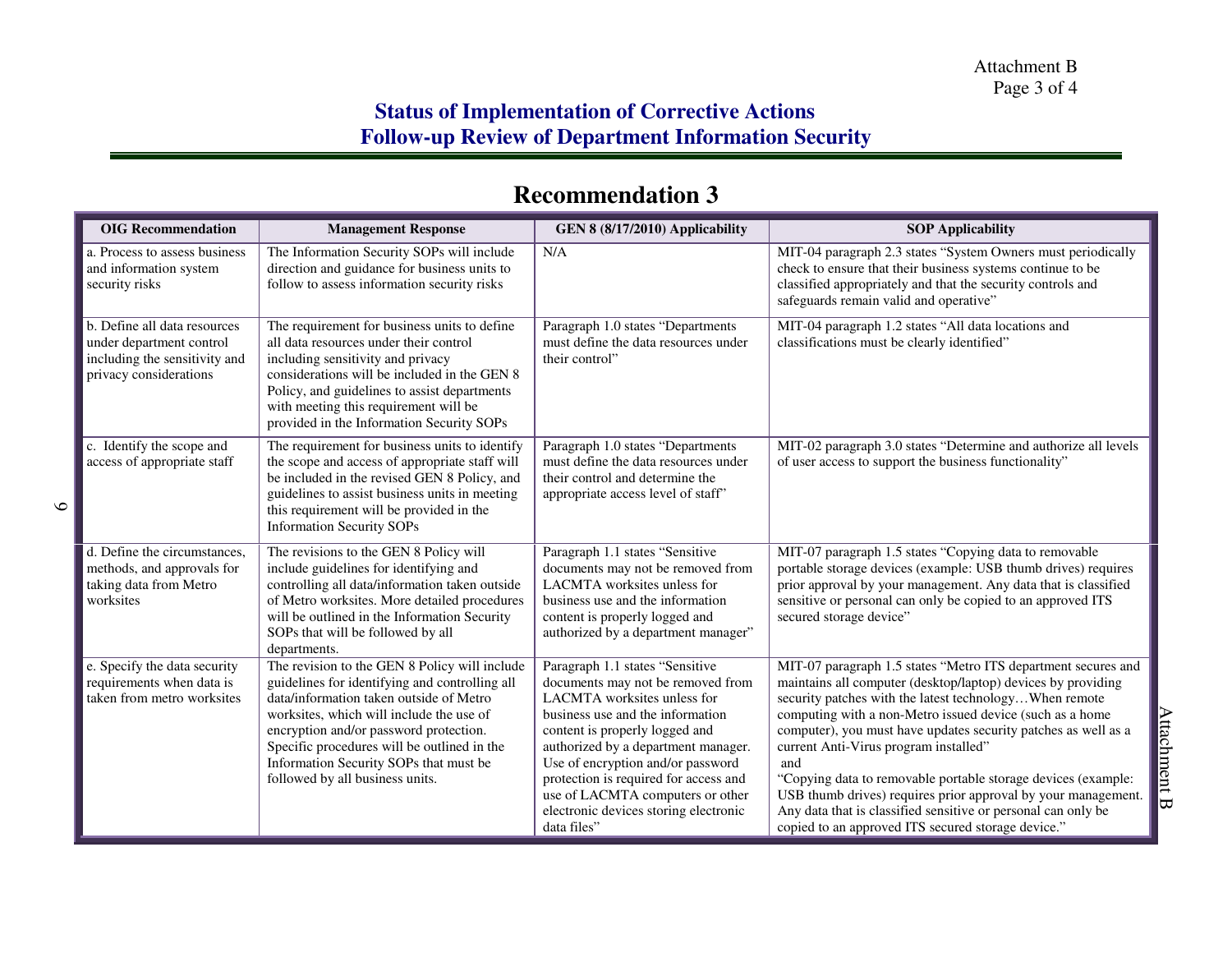## **Recommendation 4**

| <b>OIG</b> Recommendation                                                                                 | <b>Management Response</b>                                                                                                                                                                                                                                                                                                                                            | Original Policy (9/26/2002)                                                                                                                                                                                                                                                                                                                                                          | <b>New Policy (8/17/2010)</b>                                                                                                                                                                                                                                                                                                                                                                                                                                                                                 |
|-----------------------------------------------------------------------------------------------------------|-----------------------------------------------------------------------------------------------------------------------------------------------------------------------------------------------------------------------------------------------------------------------------------------------------------------------------------------------------------------------|--------------------------------------------------------------------------------------------------------------------------------------------------------------------------------------------------------------------------------------------------------------------------------------------------------------------------------------------------------------------------------------|---------------------------------------------------------------------------------------------------------------------------------------------------------------------------------------------------------------------------------------------------------------------------------------------------------------------------------------------------------------------------------------------------------------------------------------------------------------------------------------------------------------|
| a. Encryption and/or password<br>protection for portable storage media                                    | The revisions to the GEN 8 Policy will<br>include guidelines for identifying and<br>controlling all data/information taken<br>outside of Metro worksites, which will<br>include the use of encryption and/or<br>password protection                                                                                                                                   | Paragraph 1.5.3.3 states "If there is any<br>need to copy electronic departmental<br>records, they will advise the Records<br>Coordinator. However, staff that as a<br>regular part of their job duties develop<br>records, regardless of form, may<br>maintain such records in draft form on<br>any MTA issued and owned electronic<br>device"                                      | Paragraph 1.1 states "Use of encryption and/or<br>password protection is required for access and<br>use of LACMTA computers or other electronic<br>devices storing electronic data files"                                                                                                                                                                                                                                                                                                                     |
| b. Controls such as authorization or logs<br>for sensitive data files taken outside of<br>Metro worksites | The GEN 8 Policy will be revised to<br>include the requirement for controls<br>such as logs for sensitive data files<br>taken outside of Metro worksites.<br>Procedures for implementing this part of<br>the policy will be included in the<br>Information Security SOPs, and<br>communicated and reinforced through<br>the Records Management MOP training<br>course | Paragraph 1.3 states "Each department<br>will keep a list of all persons with<br>approved access and their access levels"                                                                                                                                                                                                                                                            | Paragraph 1.1 states "Sensitive documents may<br>not be removed from LACMTA worksites<br>unless for business use and the information<br>content is properly logged and authorized by a<br>department manager."                                                                                                                                                                                                                                                                                                |
| c. Attaching Metro data files to emails                                                                   | The revised GEN 8 Policy will prohibit<br>attaching Metro data files to e-mails for<br>non-business purposes                                                                                                                                                                                                                                                          | Paragraph 1.5.3.3 states "Employees<br>shall not copy or retain MTA records for<br>any unofficial or personal reason."                                                                                                                                                                                                                                                               | Paragraph 1.1.2 states "LACMTA e-mail is for<br>business purposes only. Employees may not<br>send or attach data files to e-mails and send or<br>forward them outside of the LACMTA for non-<br>business use."                                                                                                                                                                                                                                                                                                |
| d. Opening and/or saving metro data<br>files on employee's personal computers                             | The current GEN 8 policy addresses<br>opening or saving Metro data files on<br>employees' personal computers in<br>section 1.5.3.3 Employee Copying and<br>Use of MTA Records, and section<br>1.5.3.4 Results of Using Personal<br>Computers or Other Electronic Devices<br>to do MTA Work. This will be included<br>in the revised policy as well.                   | Paragraph 1.5.3.3 states "Each<br>employee, through their continued<br>employment shall agree that they have<br>not and will not copy MTA records for<br>any purpose that is not directly related to<br>their job duties and responsibilities."<br>1.5.3.4 "Staff shall not work on or<br>transfer any MTA record onto a non-<br>MTA issued computer or other<br>electronic device." | Paragraph 1.1 states "Employees may not copy,<br>retain, or send LACMTA records or data files<br>for any purpose not related to LACMTA<br>business"<br>1.1.1 "Employees who transfer electronic data<br>files onto a personal computer or other device<br>may be subject to search and seizure at the<br>direction of the LACMTA, or a court order,<br>which could tie up an employee's use of their<br>personal computer or personal device until<br>searched and relevant files are copied and<br>removed." |